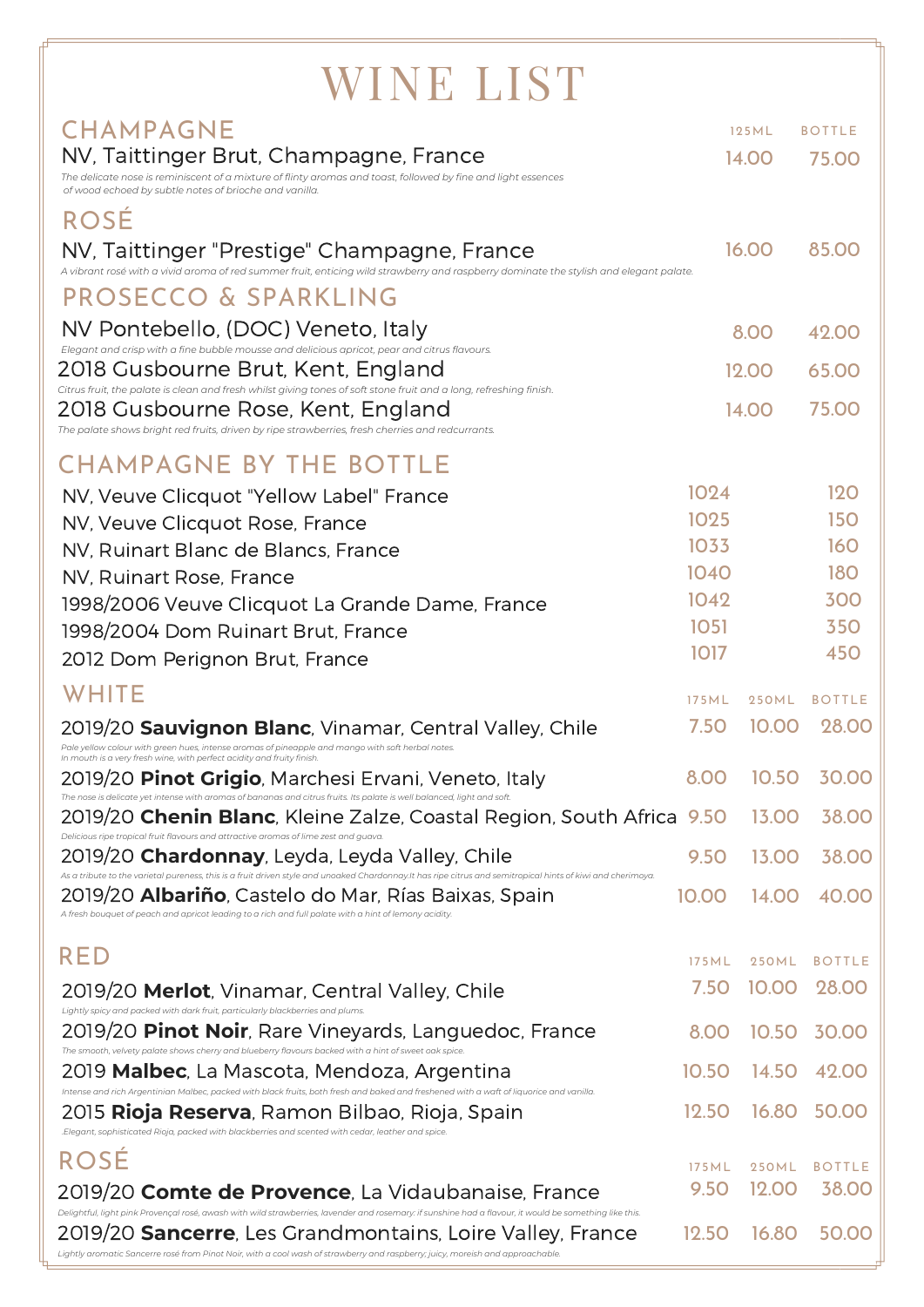## PORT AND DESSERT WINE

| 2012 Quinta do Crasto LBV<br>2010 Taylor's LBV                                               |                            | 75ML PRICE<br>8<br>9           |
|----------------------------------------------------------------------------------------------|----------------------------|--------------------------------|
| 2008 Tokaji Aszu, Patricius, Hungary<br>2018 Reciotto della Valpolicella DOC, Bertani, Italy |                            | <b>100ML PRICE</b><br>15<br>16 |
| 2004 Graham's Quinta dos Mavedos                                                             | <b>BIN</b><br>5154<br>5145 | <b>PRICE</b><br>-110<br>125    |
| 2033 Taylor's<br>1991 Warre's<br>1975 Dow's<br>1977 Taylor's                                 | 5155<br>5153<br>5151       | <b>140</b><br>200<br>360       |